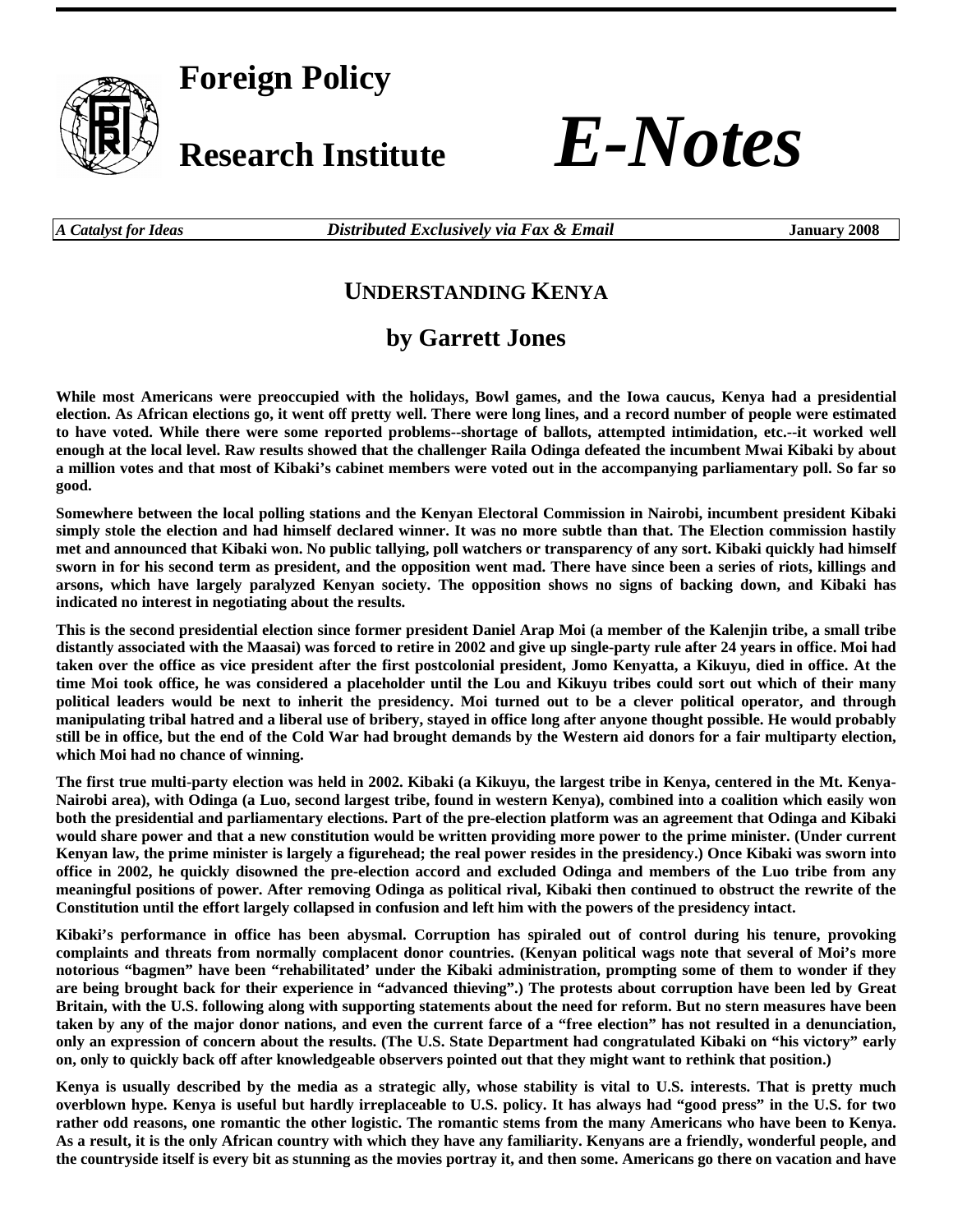**one of the most memorable and exciting experiences of their lives. They fall in love with the very small and largely orchestrated part of Kenya they are shown by their safari guides. I will refrain from cataloging the number of otherwise hardheaded Americans I have seen come to Kenya and then lose themselves in the romance of "Out of Africa". The place is magic.** 

**The logistical cause is that living in Nairobi, until now, is a lot nicer than living in Kampala, Dar as Salaam, or any other city in East Africa you care to name. As a result, NGOs, charities and U.S. government agencies have located large numbers of their staff in Kenya and use Nairobi as a regional base. (This diplomatic/NGO economic activity is a significant part of the Kenyan GDP.) Since the various aid and NGO organizations are the best-known voices about Africa, at least in the U.S. political context, their opinions carry weight. Aid organizations are no different from any other organizations. If large parts of your infrastructure are invested in a place; the country suddenly becomes important, nay vital. Unfortunately, these groups are unlikely to risk their "good standing" with the Kenyan government by backing any serious international moves to correct the situation. It seems that those on the side of the angels may have clay feet this year.** 

**Kenya is a useful ally in Africa and a country with which the U.S. should cultivate good relations, but it is neither strategically important nor vital to U.S. interests. Other East African countries can replace the ports and airfields currently available to the U.S. military in Kenya. Kenya has been a useful listening post for events in Somalia, but this role can also be picked up elsewhere. U.S. economic activity in Kenya is minor. The main foreign economic players in Kenya are the United Kingdom and India. So far, the UK has been the only donor country pushing for some sort of power sharing compromise, although the European Union seems to be headed that way. The U.S. has badly fumbled its response to the situation and has confused the average Kenyan. It is hard to puzzle out what U.S. policy is at this point, even for me, and I follow the matter closely.** 

**Who is doing the killing? Most of the deaths and arsons until now are a result of inter-tribal fighting--the majority tribe in an area setting on the minority tribe; Luo in Kikuyu areas and Kikuyu in Luo areas. Americans simply do not seem to understand what tribalism means in an African context. Tribalism is racism just like the Klu Klux Klan was. Kikuyu "know" the Luo are stupid and dirty, and since they are not "cut' (the males circumcised in their early teens), they are not really people. The Luo "know" the Kikuyu are greedy and treacherous. And it goes on, with each tribe "knowing" the subhuman traits of its neighbors. Ascendancy in political office has always been seen in a tribal sense in Kenya and is viewed as the chance for the tribe in office to "eat" (cronyism, patronage, bribery and corruption). The Kikuyu have had their turn under Kenyatta and Kibaki, and the Luo now believe it is their turn to "eat". This said, it is also true that the sort of confusion Kenya has seen recently brings out the thieves and opportunists in any country. Looting and private score-settling are certainly happening--though sorting the thievery out from genuine outrage over a stolen election and a sense of entitlement betrayed is going to be a matter for history.** 

**What is going to happen next? The two protagonists do not make for hopeful predictions. Odinga leads the Orange Democratic Movement (ODM), an alliance of the Luo and other minority tribes. In fact, it is a one-man show. Odinga acts as the glue holding together the many factions that want to boot the Kikuyu from power. Odinga sees himself as both a politician and a revolutionary. (He was educated in East Germany and named his son after Fidel Castro.) In the past, Odinga has allegedly been associated with several half-baked coup plans, including the 1982 Air Force revolt, though there has never been any concrete proof of his involvement. Odinga has ample reason to distrust Kibaki and his advisers simply because they have repeatedly lied to him in the past. Unfortunately, taking Odinga's claims to court is simply a non-starter in Kenya. While I would not want to say that any Kenyan judge could be bought, they can certainly be rented for very reasonable rates. Kibaki, with the resources of the presidency, has a much bigger wallet than Odinga.** 

**For Kibaki, this is the last hurrah. He has spent his adult life striving for the presidency and is unlikely to relinquish his second term to an upstart Luo like Odinga, no matter how much the Western aid donors or the Kenyan public howls. He has corrupt but capable advisers (the "Mt. Kenya Mafia") around him and a firm grip, at least so far, on all the levers of power. There is some question about Kibaki's health, both mental and physical. He has had some health scares in the past and has been strangely uncommunicative to all parties since the election. At this distance, it is impossible to tell whether this isolation is a problem of some sort or a political tactic. Any compromise Kibaki would entertain will almost certainly be unacceptable to Odinga, and at the moment, Kibaki has stated there will be no discussion with anyone until the protests stop. Odinga is unlikely to abandon his only weapon, street protest, and Kibaki is not going to make a gracious exit for the sake of the nation.** 

**With meaningful negotiations unlikely and outside diplomatic actors either unwilling or unable to shift Kibaki, the current violence can only continue. Odinga will not back down and Kibaki will not give in. The violence will not stop until Kibaki either jails Odinga or drives him into exile. (Odinga had several bouts of exile during Moi's presidency, and he was singularly ineffectual as an outside agitator.) But while Odinga's arrest or exile would temporarily calm the situation, in the end it would simply set the stage for escalating inter-tribal violence.** 

**There is some precedent in Kenyan politics for having your political opponents "poisoned while trying to escape"; such an act would set off even worse violence. We can hope something better will happen; the country certainly deserves better.** 

*Garrett Jones is a senior fellow of FPRI. A 1993 graduate of the U.S. Army War College, he served as a case officer with the CIA in Africa, Europe, and the Middle East. He retired in 1997 and now lives in the northwestern United States.*